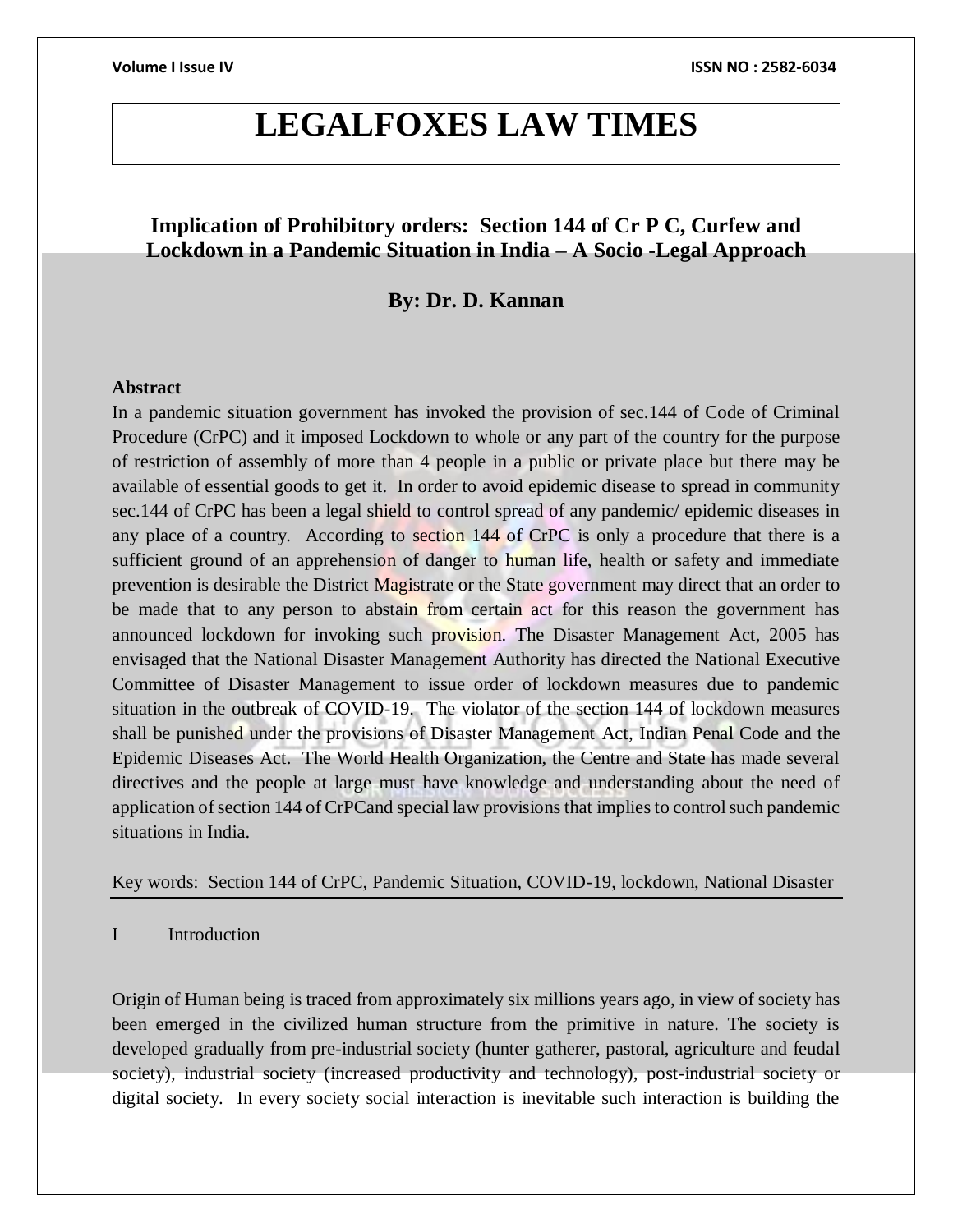block of society in further. While interaction one another there may be spread of communicable diseases in the society for which government established certain rules and regulations in order to avoid health risk in the community at large. Social gathering and their interaction would be a cause for spreading of epidemic in the society so the government has adopted various directives of national and international concern like social distancing and quarantine. Law is the important component like cement to build strong society in a civilized nation. It is an essential medium of change to transform welfare state, where a citizen has knowledge of law which increases understanding of public affairs.

Health is wealth; every country has to make policies for the welfare of public health. The national and international community has come forward to safeguard the public health in which they established a nodal agency called World Health Organisation preventing danger to health at national and international level. The world community has experienced several pandemic situations in earlier period but this pandemic COVID-19 epidemic is very crucial. The Novel Corona virus was said to have originated from Wuhan City of China. It has spread in the entire world through social contacting by each other the infected person is spreading such epidemic disease in a social interaction. In India, the restrictions on movement and services have been enforced by state government, after advisories from the Centre. These restrictions derive their legal basis from the Epidemic Diseases Act, 1897.

When an epidemic rages, state governments has empowered under Section 2 of the Act<sup>1</sup> have "power to take special measures and prescribe regulations as to dangerous epidemic disease". The law was enacted because the provision in general laws like the Indian Penal Code were not sufficient to tackle the spread of dangerous infection this section gives discretionary powers to mould restrictions.<sup>2</sup> Section 144 of Criminal Procedure Code, 1973 has given power to Executive Magistrate to restrict an assembly of person or group of persons residing in a particular area while visiting a certain place or area. This restriction of movement is implemented to prevent a danger to human life or health and safety of such person and to control the spread of COVID-19 this section is invoked in every part of India.<sup>3</sup>

This paper has explored explicitly the implication of section 144 of CrPC to every stakeholder in order to avoid spread of epidemic diseases in any place of a country.Firstly this paper derives the meaning of prohibitory orders section 144 of Crpc, Curfew and Lockdown and Secondly it discusses implication of prohibitory order on a common man. Thirdly the legal dictum on special laws which supports the prohibitory order to control the outbreak of COVID-19 and declared such situation is a pandemic situation of the world. In the Concluding part this paper critically analysis

 $\overline{a}$ 

<sup>&</sup>lt;sup>1</sup> Section 2 of the Epidemic Diseases Act, 1897

<sup>2</sup>Sruthisagaryamunan (2020), Corona virus Explainer: As India shuts down, what the difference between sec.144, lockdown and curfew", [www.scroll.in](http://www.scroll.in/) last visited on 14.06.2020

<sup>3</sup>Sonamchandwani (2020),"Section 144: the need of the hour amid the COVID-19 crisis", article published in yourstory.com, last visited on 16.06.2020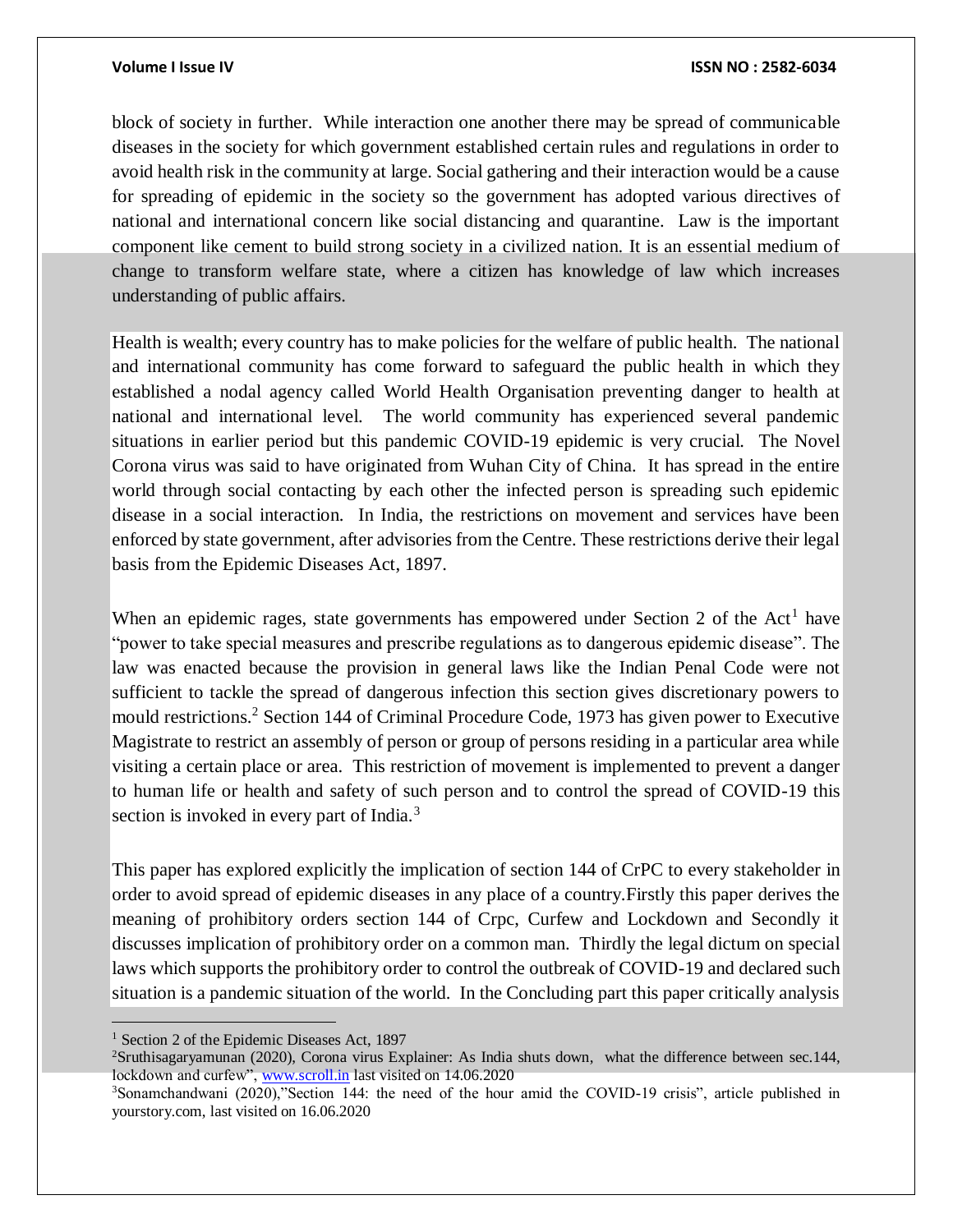$\overline{a}$ 

### **Volume I Issue IV ISSN NO : 2582-6034**

socio-legal implication on common man to tackle the pandemic and epidemic situation in India particularly COVID-19 situation. There is a well-known legal maxim is 'Ignorantio juris Non execusat' which means ignorance of legal knowledge never been excused. The violator must be prosecuted and punished under due process of law they never avail ignorance as a defence even but excessive force of legal sword is against rule of law.

II Meaning of prohibitory orders: section 144 of Crpc, Curfew and Lockdown

In order to issue the prohibitory orders concern the Criminal Procedure Code is a general law and it has wide power such is so called as conferred powers on an Executive Magistrate to deal with emergent situations.<sup>4</sup> One such provision deals with the Magistrates powers to impose restrictions on the personal liberties of individuals, whether in a specific locality or in a town itself, where the situation has the potential to cause unrest or danger to peace and tranquility in such an area, due to certain disputes. The District Magistrate or a Sub-Divisional Magistrate may make such orders when in their opinion there is sufficient ground for proceeding under the section and immediate prevention or speedy remedy is desirable.

It requires that the magistrate has to issue the order in writing setting forth the material facts of the case and such order is to be served against a person to whom it is to be served or if it cannot be served it shall be notified by proclamation, publication in such manner as the state government may direct to convey the information to such person. The wording of the section envisages a situation where in the power provided there under may be exercised on the assessment of the Magistrate himself that is a subjective satisfaction. Usually this prohibitory order shall be issued on a squarely ground and it would be challenged before the court for unwarranted and unfettered order. But this COVID-19 situation is very crucial and most urgent case in order to invoke this provision to control the pandemic situation in India. It is one of the important prohibitory order to be imposed against the person or persons under urgent situation.

A curfew is a situation where in the people should not be allowed to go in a public places or the people off the streets and they shall be in indoors until further order to be announced by the government.<sup>5</sup> In a pandemic situation the government has announced a curfew in order to control the outbreak of COVID-19 epidemic. It is a very serious situation in which people won't be allowed to wander and they have to be off the streets and to be in indoors only. It is a policy decision of a government in order to control a pandemic situation on its discretionary powers. It is another kind of prohibitory order which is exercised by the government.

<sup>4</sup> Under section 144 of code of criminal procedure, 1973 provides that under urgent cases or apprehended circumstances this provision is invoked to control the situation and protect the life, health and safety of the people. Moreover this provision confers powers to issue an order absolute at once in urgent cases of nuisance or apprehended danger.

<sup>5</sup> An Article titled "Here is the difference between Lockdown and Curfew" published in Business Insider India Bureau dated 22.03.2020; [www.businessinsider.in](http://www.businessinsider.in/) last visited on 23.06.2020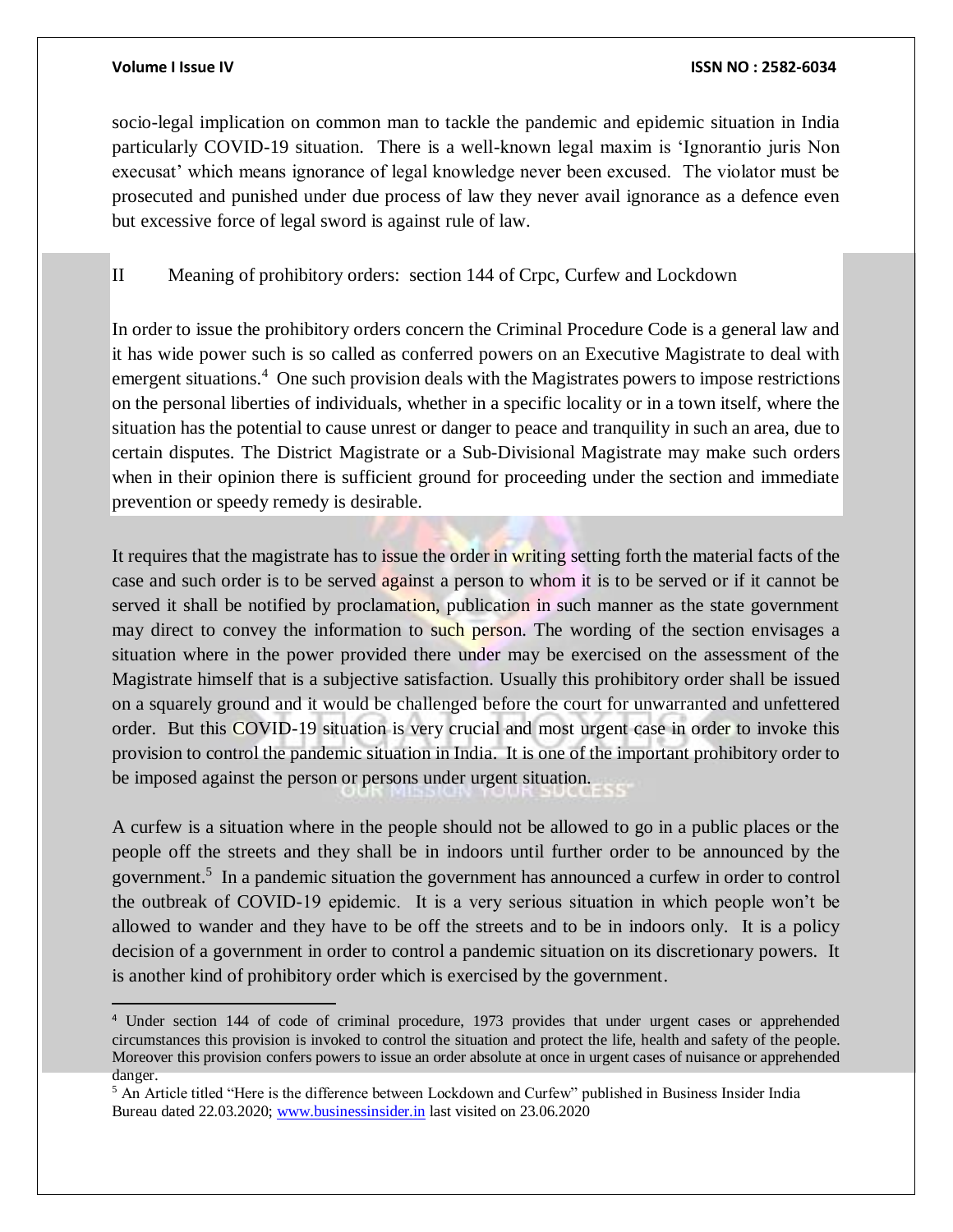$\overline{a}$ 

The term Lockdown is more or less similar form of curfew but it is a quarantine<sup>6</sup> measure which is imposed by the government in a pandemic or emergency situation. It means a bigger restriction measure where the people cannot travel without a emergency pass or a certificate from the appropriate authorities. During this period the people are allowed to avail essential services like getting groceries, medical assistance – getting medicines from the pharmacy, go to hospital in emergency situation.

A lockdown is an emergency protocol that prevents people from leaving a given area. A full lockdown will mean you must stay where you are and not exit or enter a building or the given area.<sup>7</sup>In a legal dictum except section 144 of crpc other the prohibitory orders curfew and lockdown are not coming in the purview of legal provision.

### III Implication of Prohibitory Orders on a Common Man

Humans are social animals they have been evolved by social creatures and are accustomed to live as interactive groups. If they have been isolated from family, friends and colleagues can be unbalancing and traumatic and can result in short or long-term psychological and physical health issues. Under social implication of prohibitory orders the people are getting psycho-neuro problems and they have anxiety, aggression, depression, forgetfulness and hallucinations are possible psychological effects of isolation.<sup>8</sup> Children are forced to be in isolation and they are unable to associate with their peer group which causes psychological issues and unable to concentrate their normal life. Even just few days of isolation can cause increased level of anxiety and depression but this pandemic situation has continued more than three months such longer period isolation would be a threat of dreadful disease or psychological problems the people may have mental and physical issues.

Public health law like the Epidemic Act, 1897 may contain certain provisions authorizing the authorities permitting them to exercise executive powers following the declaration of an emergency under pandemic situations moreover the health department authorities has to take such actions as are reasonably required to deal with the risk to human health in a pandemic period like COVID-19 period. Generally Prohibitory orders are invoked against whole or part of a place in order to control the situation the government has declared that there is an urgent situation or an apprehension of danger prevails in that place the government has to prevent such situation and

<sup>6</sup>Quarantine means separation of suspect person from other persons who are not ill and it is a possible method to prevent spreading of infected disease.

 $^7$  An article titled "What a coronavirus lockdown looks likes, and what you can do & what you can't" published in economictimes.indiatimes.com; dated 25.03.2020 last visited on 16.06.2020.

<sup>8</sup>Ranjit Power, "psycho-social impact of covid period lockdown" tribuneindia the voice of the people, article published on 11.04.2020 [www.tribuneindia.com](http://www.tribuneindia.com/) last visited on 26.06.2020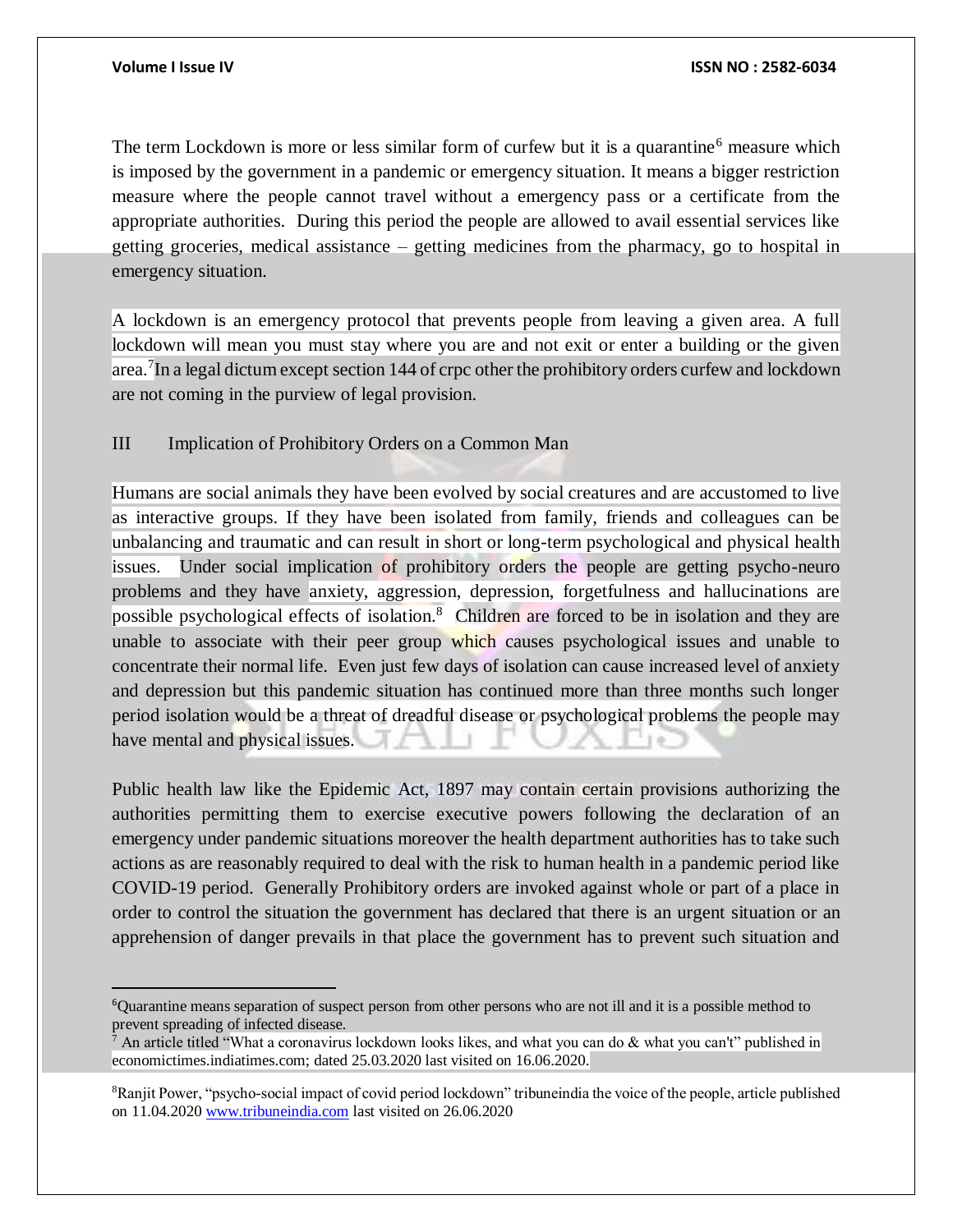### **Volume I Issue IV ISSN NO : 2582-6034**

exercised power to issue order of prohibition of restriction of right to movement of a person or group of person in such situation. In the outbreak of COVID-19 epidemic disease, the central and state governments have announced prohibitory orders and invoking the provision of section 144, section 2 of epidemic diseases act and disaster management act. According to these provisions the people should not be allowed to assemble in a public places (sec.144 of Crpc), people must be in indoors that is to be in lockdown but they are allowed to get essential services.

A common man does not have an experience or understanding about the implication of prohibitory order like lockdown. In the initial period of the order the people were knowingly or unknowingly violated such order and were prosecuted and fined. In order to exercise public order the police authorities have imposed their own punishment like physical exercises – sit ups, dancing, and threatening the violators with corona pretending patient instead of a legal punishment. The law is very clear that during the pandemic period where the prohibitory orders are in existence only simple punishment may be provided under section 188 of IPC or sec.270 of IPC. Moreover, where the guidelines of the government are violated by a common man would be prosecuted under section 51 to 60 of Disaster Management Act, 2005.

Under the lockdown, legal services weren't classified as essential by the govt, which allowed only alittle number of "virtual" courts to work. With virtual courts only taking over "urgent" cases that weren't clearly defined, access to representation, bail or a good investigation became virtually impossible. thanks to the pandemic, visits to prisons by lawyers and families were also banned. The prisoners can contact their relations through landline phones, but they need to attend for an extended roll. within the case of migrant workers they need lost their jobs and were worst affected within the prohibitory order period their livelihood was questioned but the Hon'ble Supreme Court of India also said that it's a policy of the govt in order that they cannot interfere in such situations. These labourers are returning with none transport facilities provided by the govt. Train and bus services are abruptly suspended with extremely short notice which has left workers stranded around railway stations and bus terminals everywhere the megacities of India. they need to steer many kilometres to succeed in their homes with their small kids and old parents without having adequate food and with only a couple of hundred rupees in their pockets. an outsized section of poor people in India has affected in worst form under this announcement of lockdown comes as a double crisis of health insecurity and economic nightmare.

### IV The Legal dictum on Special Laws which necessitates the prohibitory order

The World Health Organisation has declared COVID-19 as an epidemic on 11th March, 2020. an epidemic is a plague which suggests a disease outbreak are going to be labeled as an epidemic when it's widespread, over several countries or continents, usually affecting an outsized number of individuals. The disease must even be infectious in nature like H1N1 and other diseases which is already declared as a plague by the WHO.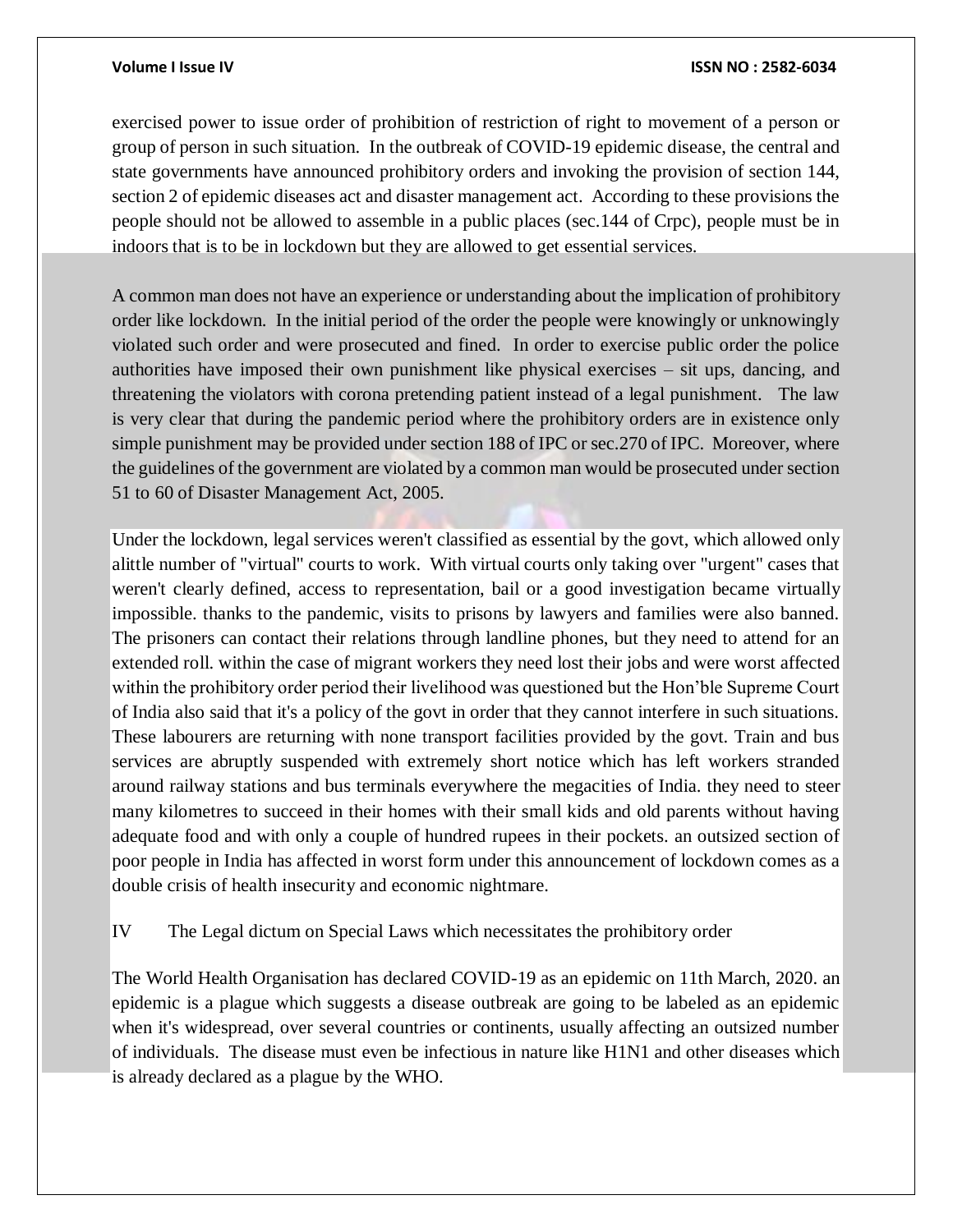International Health Regulations (2005) (IHR), adopted by the planet Health Assembly in 2005, are binding on all World Health Organization (WHO) Member States and supply a regulatory framework for international management of public health emergencies. Public health laws contribute to effective disaster management by authorizing rapid and decisive government responses, and by temporarily suspending the operation of laws and processes that might otherwise disrupt an efficient emergency response. Public health laws should establish clear triggers for the appliance of emergency powers, like the size or seriousness of the emergency, or a proper declaration of emergency also as a selected period of time for the appliance of those powers (e.g. 30 days, renewable if necessary).

Disaster management may be a core function of public health law. The local laws and their emergency plans must happen in international obligations for the administration of public health emergencies, including the International Health Regulations (2005) (IHR). the aim of the IHR is to stop and protect the general public health risks arising from epidemic situations in sight of the international spread of disease. Each country must focus and administer the capacity of assessing health risks within its territory and it's to be notified by WHO under emergency situations which will cause a public health emergency of international concern therefore the international community has an obligation to adopt such IHR. so as to deal effectively with a public health emergency, emergency powers can include the facility to authorize compulsory medical treatment, and to form orders for isolation and quarantine. However, laws that are directly restrict the liberty of people during a disaster or public health emergency period and that they should suits the human rights protections too so as to line call at the IHR and with applicable domestically fundamental rights protection arena.

The WHO has conveyed an Executive board meeting and held that these agenda is adopted so as to insist such memorandum to the international community that it'll give clear picture on assessment and administration of public health services to all or any countries under unintended consequences of public health measures implemented to regulate the COVID-19 pandemic, including gender-based violence and maltreatment in association with UNICEF.

In further it supports countries to watch their ability to supply and strengthen essential health services throughout a possible extended COVID-19 response. this could include, but isn't limited to, essential prevention for communicable diseases, particularly vaccination; services associated with reproductive health, including care during pregnancy and childbirth; care of vulnerable populations, like young infants and older adults; provision of medicines and supplies for the continued management of chronic diseases, including psychological state conditions; continuity of critical inpatient therapies; management of emergency health conditions and customary acute presentations that need time-sensitive intervention; and auxiliary services, like basic diagnostic imaging, laboratory services, and bank services.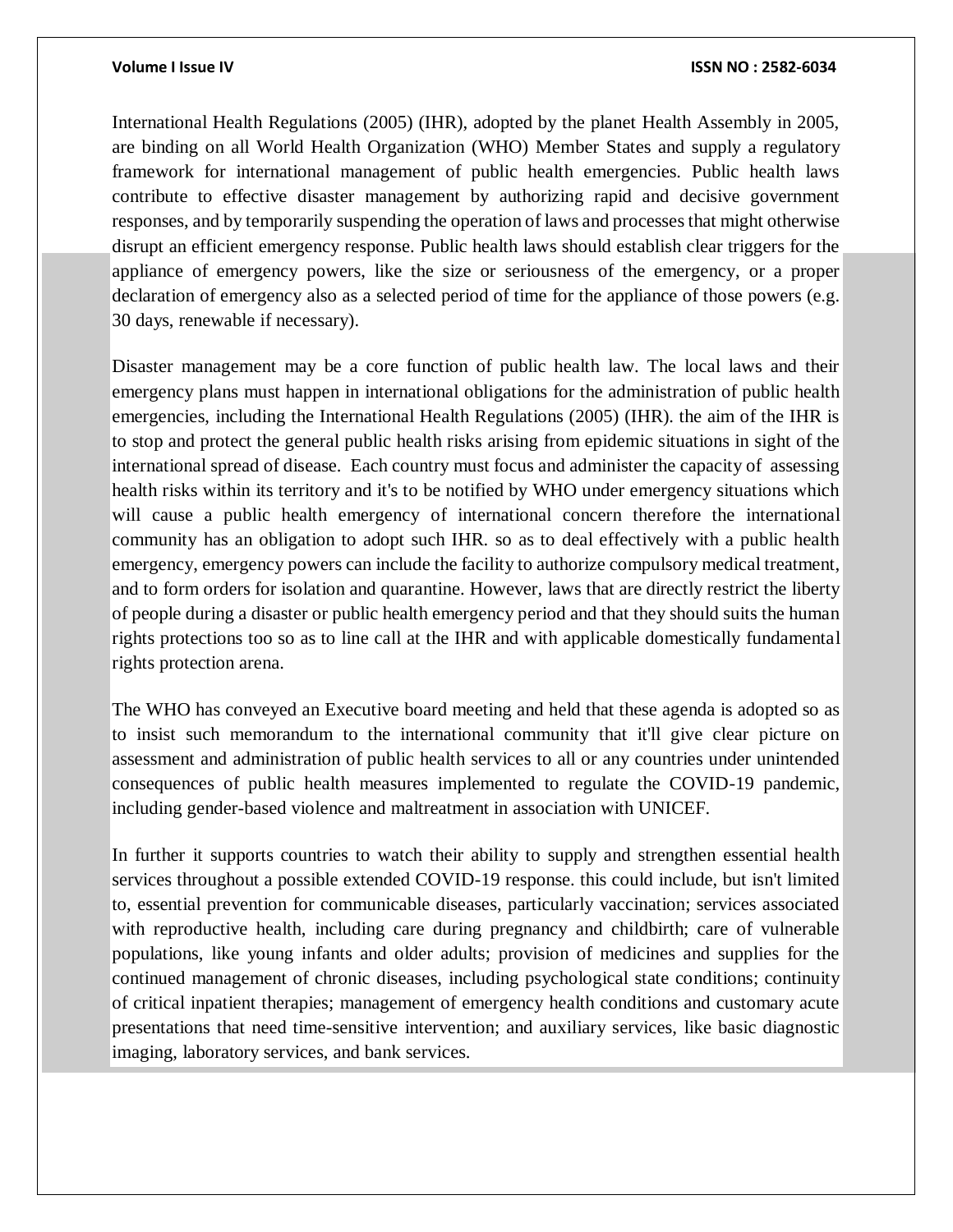In India the epidemic situation is handled by its own legislation of the Epidemic Diseases Act, 1897 during which the Act was enacted to supply for the higher prevention of the spread of dangerous epidemic diseases, the Central and State Governments are empowered to undertake certain actions once they are satisfied that the State, country or any part thereof is visited by, or threatened with an epidemic of any dangerous infectious disease and therefore the ordinary provisions of law for the nonce effective are insufficient for the purposeand the COIVD-19 spread is tackled by the govt under a notified disaster under the Disaster Management Act, 2005.

The District authorities in concurrence with State governments has administered the rules of lock down under the directions of the Union Ministry of Home Affairs invoking the provisions of the Disaster Management Act of 2005, during which it's intended to supply for the effective disaster management. Under the Act, the National Disaster Management Authority (NDMA) was found out under the leadership of the Prime Minister, and therefore the National Executive Committee (NEA) was chaired by the house Secretary. The NDMA and NEA has issued certain guidelines directing the authorities including Union Ministries, State governments has got to take effective measures to stop the spread of COVID-19, and which is laid down such guidelines illustrating which establishments would be closed and which services are required to be suspended during this pandemic period. The State governments and authorities exercised powers under the Epidemic Diseases Act of 1897 to issue further directions to impose social distancing and isolation measures which directed suspected cases and foreign returnees to stay under strict home quarantine and other people to remain reception and are available out just for accessing basic and essential services and strictly follow social distancing norms.

The Central and State governments have framed COVID-19 Regulations during which a person, institution or organisation is found violating any provisions of the COVID-19 Regulations, it might be deemed as an offence under Section 188 of the Indian legal code, 1860, which penalizes disobedience of an order duly promulgated by a employee. Where the Regulations are imposed during a COVID-19 period that a person who violates the regulation of Lockdown they shall be punished under section 270 of Indian legal code, 1860 as malignantly does an act which is probably going to spread the communicable disease. Though the govt has insisted several guidelines and controlling the epidemic situation the people don't have better understanding on these regulations. The lock down violation has been happened persistently and such violators are being penalized and therefore the authorities collected a fine of Rupees four crore and more.

### V Conclusion

Constitution of India has envisaged fundamental rights of a citizen during which the supreme court of India has embodied these rights and delivered landmark judgements so as to safeguard the citizen of India. Part IV of the Constitution that's Directive Principles of State Policy can't be